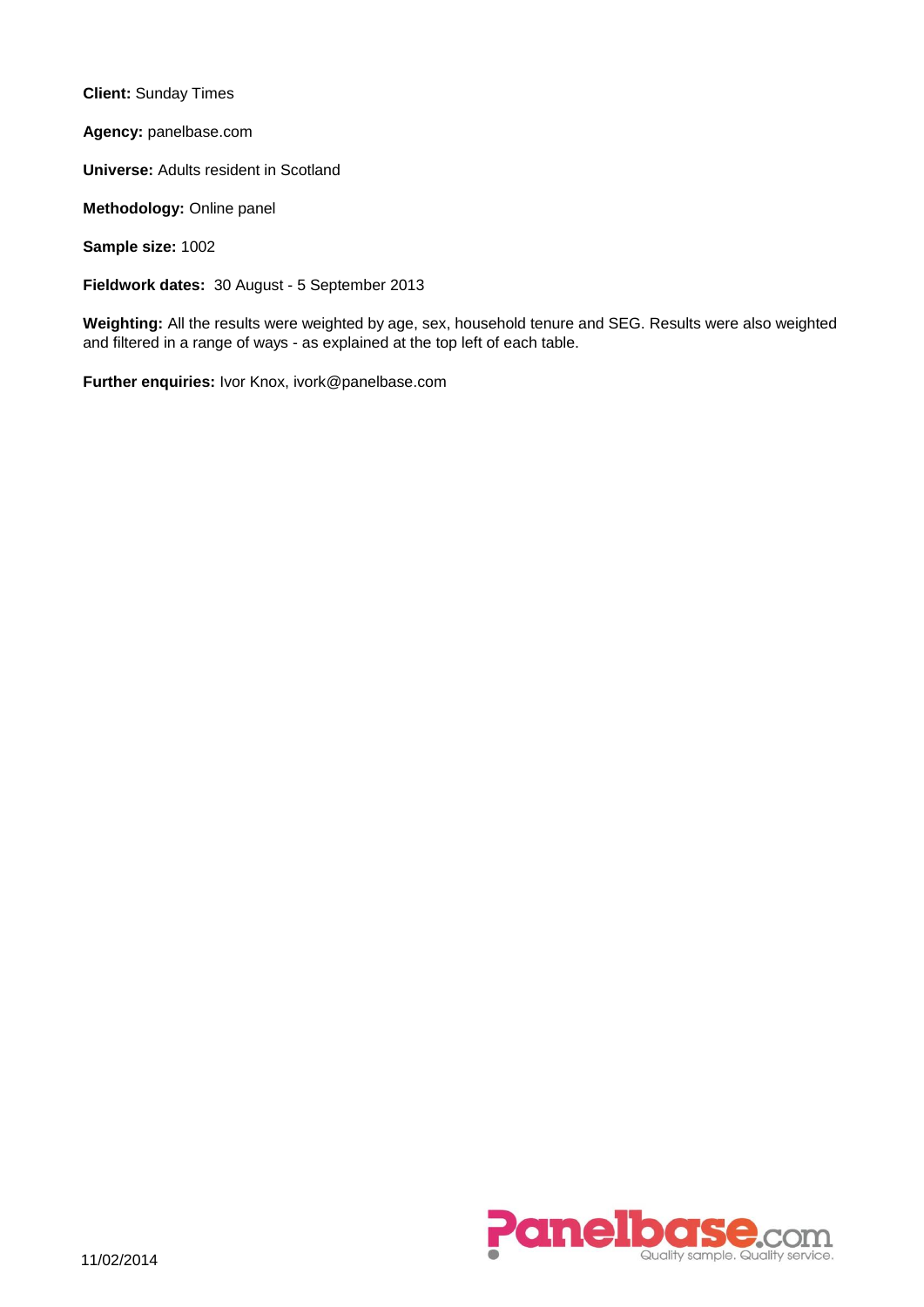| Base: 841 - Weighted to 2011 and likely to vote (8-10) at<br>Holyrood |                                   | Total                | Q1. Please select<br>your gender.        |                            |                           |                            | Gender x Age                 |                      |                                           |                                   |                      |                                 | Q3. Did you vote in Scotland in the 2011 Scottish Parliamentary Election? If so,<br>who did you vote for with your constituency vote? |                         |                                                 |                  |                        |                                  |
|-----------------------------------------------------------------------|-----------------------------------|----------------------|------------------------------------------|----------------------------|---------------------------|----------------------------|------------------------------|----------------------|-------------------------------------------|-----------------------------------|----------------------|---------------------------------|---------------------------------------------------------------------------------------------------------------------------------------|-------------------------|-------------------------------------------------|------------------|------------------------|----------------------------------|
|                                                                       |                                   |                      | Male                                     | Female                     | Male x 18 Male x 35<br>34 | 54                         | Male x<br>$55+$              | Female x<br>18-34    | Female x<br>$35 - 54$                     | Female x<br>$55+$                 | Conserva<br>tive     | Labour                          | Liberal<br>Democrat                                                                                                                   | <b>SNP</b>              | Greens                                          | Other            | Did not<br>vote        | Can't<br>remembe                 |
| Total                                                                 |                                   | 841<br>(844)<br>100% | 400<br>(393)<br>100%                     | 441<br>(451)<br>100%       | 97<br>(85)<br>100%        | 159<br>(154)<br>100%       | 144<br>(154)<br>100%         | 109<br>(121)<br>100% | 179<br>(188)<br>100%                      | $\overline{153}$<br>(142)<br>100% | 107<br>(110)<br>100% | 220<br>(182)<br>100%            | 60<br>(71)<br>100%                                                                                                                    | 341<br>(355)<br>100%    | 3<br>(12)<br>100%                               | 4<br>(6)<br>100% | 73<br>(69)<br>100%     | 33<br>(39)<br>100%               |
| Q6. If you did vote, who would<br>you vote for with your              | <b>Base:</b>                      | 841<br>(844)         | 400<br>(393)                             | 441<br>(451)               | 97<br>(85)                | 159<br>(154)               | 144<br>(154)                 | 109<br>(121)         | 179<br>(188)                              | 153<br>(142)                      | 107<br>(110)         | 220<br>(182)                    | 60<br>(71)                                                                                                                            | 341<br>(355)            | 3<br>(12)                                       | (6)              | 73<br>(69)             | $\overline{33}$<br>(39)          |
| constituency vote?                                                    | <b>SNP</b>                        | 335<br>40%           | 181<br>45%                               | 154<br>35%                 | 35 <sup>2</sup><br>36%    | 79<br>50%                  | 67<br>47%                    | 41<br>38%            | 54<br>30%                                 | 59<br>39%                         | 7%                   | 18 <sup>3</sup><br>8%           | 8%                                                                                                                                    | 277<br>81%              | 2<br>52%                                        | 52%              | 21<br>29%              | 3<br>10%                         |
|                                                                       | Labour                            | 240<br>29%           | 111<br>28%                               | $\overline{130}$<br>29%    | $\overline{28}$<br>29%    | 51<br>32%                  | $\overline{31}$<br>22%       | 40<br>37%            | $\overline{50}$<br>28%                    | 40<br>26%                         | 5%                   | 168<br><b>77%</b>               | 11<br><b>18%</b>                                                                                                                      | $\overline{29}$<br>8%   | $\Omega$<br>3%                                  | $\mathbf{0}$     | 20<br>27%              | 8<br>24%                         |
|                                                                       | Conservative<br>Liberal Democrats | 91<br>11%<br>34      | 44<br>11%<br>12                          | 46<br>10%<br>22            | $\mathsf{Q}$<br>9%        | 14<br>9%<br>3              | $\overline{22}$<br>15%<br>-6 | 4%                   | $\overline{21}$<br>12%<br>13 <sub>1</sub> | $\overline{21}$<br>14%            | 70<br>66%            | 1%                              | 8<br>12%<br>19 <sub>1</sub>                                                                                                           | 1%                      | $\mathbf{0}$<br>$\overline{0}$                  |                  | 2%                     | $\overline{4}$<br>14%            |
|                                                                       |                                   | 4%                   | 3%                                       | 5%                         | 3%                        | 2%                         | 4%<br>$\Omega$               | 4%                   | 7%                                        | 3%                                | 3%                   | 2%                              | 31%                                                                                                                                   | $< 1\%$                 | $\mathbf{0}$                                    | 11%              | 7%                     | 2%                               |
|                                                                       | Greens                            | 11<br>$1\%$          | 2 <sub>1</sub><br>$< 1\%$                | 9<br>2%<br>$\overline{18}$ | $\overline{0}$<br>< 1%    | $< 1\%$                    | $< 1\%$<br>5 <sub>1</sub>    | -2<br>2%             | 5<br>3%                                   | 2%                                | $\overline{2}$<br>2% | < 1%                            | $1\%$                                                                                                                                 | $< 1\%$                 | 45%                                             |                  | 6%                     | 1<br>4%                          |
|                                                                       | Other<br>Will not vote            | 33<br>4%             | 15<br>4%                                 | 4%                         | -8<br>8%                  | 2 <sub>1</sub><br>2%       | 3%                           | <sup>2</sup><br>2%   | 6.<br>3%                                  | 10<br>6%                          | 3<br>3%              | 10<br>4%<br>$\overline{0}$      | 6<br>10%<br>$\Omega$                                                                                                                  | 6<br>2%                 | $\overline{0}$<br>$\mathbf{0}$<br>$\Omega$      | 2<br>37%         | 5 <sup>1</sup><br>6%   | $\overline{2}$<br>6%<br>$\Omega$ |
|                                                                       | Undecided / don't know            | $< 1\%$<br>95        | $< 1\%$<br>34                            | < 1%<br>61                 | < 1%<br>14                | $\Omega$<br>8 <sup>1</sup> | $\bf{0}$<br>$\overline{12}$  | $< 1\%$<br>14        | $< 1\%$<br>31                             | $\overline{16}$                   | 15 <sub>1</sub>      | $\mathbf{0}$<br>$\overline{15}$ | $\mathbf{0}$<br>12                                                                                                                    | $< 1\%$<br>25           | $\Omega$<br>$\overline{0}$                      | 0<br>$\Omega$    | 1%<br>15 <sub>1</sub>  | $\mathbf 0$<br>13                |
|                                                                       |                                   | 11%                  | 9%                                       | 14%                        | 14%                       | 5%                         | 9%                           | 13%                  | 17%                                       | 10%                               | 14%                  | 7%                              | 20%                                                                                                                                   | 7%                      | $\mathbf 0$                                     | $\mathbf{0}$     | 21%                    | 40%                              |
| Q6. (excluding will not vote and<br>undecided)                        | <b>Base:</b>                      | 744<br>(740)         | 365<br>(363)                             | 379<br>(377)               | 83<br>(73)                | 151<br>(146)               | 132<br>(144)                 | 94<br>(98)           | 148<br>(155)                              | 137<br>(124)                      | 91<br>(97)           | 205<br>(166)                    | 48<br>(56)                                                                                                                            | 316<br>(329)            | 3<br>(12)                                       | (6)              | 57<br>(52)             | 20<br>(22)                       |
|                                                                       | <b>SNP</b>                        | 335<br>45%           | 181<br>50%                               | 154<br>41%                 | 35 <sub>1</sub><br>42%    | 79<br>53%                  | 67<br>51%                    | 41<br>44%            | 54<br>36%                                 | 59<br>43%                         | 8%                   | 18 <sup>2</sup><br>9%           | 9%                                                                                                                                    | 277<br>88%              | 52%                                             | 52%              | 21<br>37%              | 3<br>16%                         |
|                                                                       | Labour                            | 240<br>32%           | 111<br>30%                               | 130<br>34%                 | 28<br>34%                 | 51<br>34%                  | 31<br>24%                    | 40<br>43%            | 50<br>34%                                 | 40<br>29%                         | 5%                   | 168<br>82%                      | 11<br>22%                                                                                                                             | 29<br>9%                | - 0<br>3%                                       | $\mathbf{0}$     | 20 <sub>1</sub><br>35% | 8<br>40%                         |
|                                                                       | Conservative                      | 91<br>12%            | $44^{\frac{1}{3}}$<br>12%                | 46<br>12%                  | $\mathsf{Q}$<br>10%       | 14<br>9%                   | $\overline{22}$<br>17%       | $\overline{4}$<br>5% | 21<br><b>14%</b>                          | $\overline{21}$<br>15%            | 70<br><b>77%</b>     | 3 <sup>1</sup><br>$1\%$         | 8 <sub>1</sub><br><b>16%</b>                                                                                                          | $\overline{4}$<br>$1\%$ | $\overline{0}$<br>$\mathbf{0}$                  | $\overline{0}$   | 2 <sub>1</sub><br>3%   | $\overline{4}$<br>23%            |
|                                                                       | Liberal Democrats<br>Other        | 34<br>5%<br>33       | 12 <sub>1</sub><br>3%<br>15 <sup>3</sup> | 22<br>6%<br>18             | 4%                        | 3<br>2%<br>$\overline{2}$  | 6<br>5%                      | 5%                   | 13 <sub>z</sub><br>9%<br>6 <sup>1</sup>   | 3%<br>10                          | 4%                   | 2%<br>10                        | -19.<br><b>39%</b><br>6                                                                                                               | $< 1\%$                 | $\overline{0}$<br>$\mathbf 0$<br>$\overline{0}$ | 11%              | 9%<br>5 <sup>1</sup>   | 3%<br>$\overline{2}$             |
|                                                                       | Greens                            | 4%<br>11             | 4%<br>2 <sub>1</sub>                     | 5%                         | 10%                       | 2%                         | 4%                           | 2%                   | 4%                                        | 7%                                | 4%                   | 5%                              | 12%                                                                                                                                   | 2%                      | $\mathbf 0$                                     | 37%              | 8%                     | 11%                              |
|                                                                       |                                   | 2%                   | $< 1\%$                                  | 2%                         | $< 1\%$                   | $< 1\%$                    | $< 1\%$                      | 2%                   | 3%                                        | 2%                                | 2%                   | $< 1\%$                         | 2%                                                                                                                                    | $1\%$                   | 45%                                             | $\mathbf{0}$     | 8%                     | 7%                               |

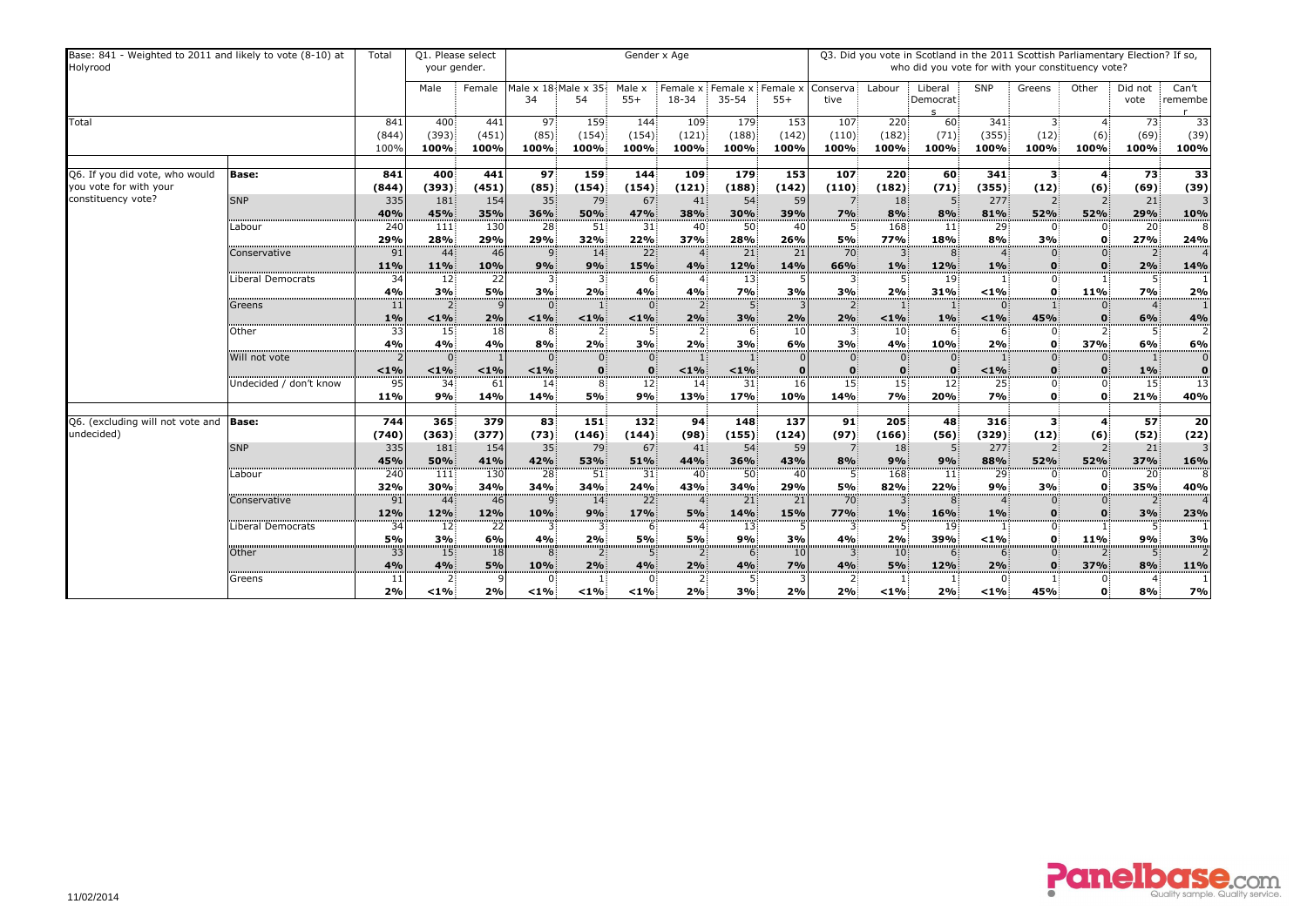| Base: 841 - Weighted to 2011 and likely to vote (8-10) at<br>Holyrood |                          | Total                   | Q1. Please select<br>your gender. |                         |                           |                        |                        | Gender x Age         |                       |                                   |                                  |                      |                     |                         |                |                                                                                                                                                                                                                                                                                                                                                                                                                                                                                                                                                                                                                                                                                                                                                   |                    |                      |
|-----------------------------------------------------------------------|--------------------------|-------------------------|-----------------------------------|-------------------------|---------------------------|------------------------|------------------------|----------------------|-----------------------|-----------------------------------|----------------------------------|----------------------|---------------------|-------------------------|----------------|---------------------------------------------------------------------------------------------------------------------------------------------------------------------------------------------------------------------------------------------------------------------------------------------------------------------------------------------------------------------------------------------------------------------------------------------------------------------------------------------------------------------------------------------------------------------------------------------------------------------------------------------------------------------------------------------------------------------------------------------------|--------------------|----------------------|
|                                                                       |                          |                         | Male                              | Female                  | Male x 18 Male x 35<br>34 | 54                     | Male x<br>$55+$        | Female x<br>18-34    | Female x<br>$35 - 54$ | Female x<br>$55+$                 | Conserva<br>tive                 | Labour               | Liberal<br>Democrat | <b>SNP</b>              | Greens         | Other                                                                                                                                                                                                                                                                                                                                                                                                                                                                                                                                                                                                                                                                                                                                             | Did not<br>vote    | Can't<br>remembe     |
| Total                                                                 |                          | 841<br>(844)<br>100%    | 400<br>(393)<br>100%              | 441<br>(451)<br>100%    | 97<br>(85)<br>100%        | 159<br>(154)<br>100%   | 144<br>(154)<br>100%   | 109<br>(121)<br>100% | 179<br>(188)<br>100%  | $\overline{153}$<br>(142)<br>100% | 107<br>(110)<br>100%             | 220<br>(182)<br>100% | 60<br>(71)<br>100%  | 341<br>(355)<br>100%    | 3<br>(12)      | 4<br>100%                                                                                                                                                                                                                                                                                                                                                                                                                                                                                                                                                                                                                                                                                                                                         | 73<br>(69)<br>100% | 33<br>(39)<br>100%   |
| Q7. And who would you vote for                                        | <b>Base:</b>             | 841                     | 400                               | 441                     | 97                        | 159                    | 144                    | 109                  | 179                   | 153                               | 107                              | 220                  | 60                  | 341                     |                |                                                                                                                                                                                                                                                                                                                                                                                                                                                                                                                                                                                                                                                                                                                                                   |                    | $\overline{33}$      |
| with your regional vote?                                              |                          | (844)                   | (393)                             | (451)                   | (85)                      | (154)                  | (154)                  | (121)                | (188)                 | (142)                             | (110)                            | (182)                | (71)                | (355)                   |                |                                                                                                                                                                                                                                                                                                                                                                                                                                                                                                                                                                                                                                                                                                                                                   |                    | (39)                 |
|                                                                       | <b>SNP</b>               | 342                     | 177                               | 165                     | 34                        | 74                     | 68                     | 44                   | 58                    | 63                                |                                  | 27                   | 11                  | 268                     |                |                                                                                                                                                                                                                                                                                                                                                                                                                                                                                                                                                                                                                                                                                                                                                   | 20                 | $\overline{4}$       |
|                                                                       |                          | 41%                     | 44%                               | 37%                     | 35%                       | 47%                    | 48%                    | 41%                  | 32%<br>-39            | 41%                               | 8%                               | 12%                  | 18%                 | 79%                     |                |                                                                                                                                                                                                                                                                                                                                                                                                                                                                                                                                                                                                                                                                                                                                                   |                    | 12%                  |
|                                                                       | Labour                   | $\overline{208}$<br>25% | 97<br>24%                         | $\overline{111}$<br>25% | $\overline{25}$<br>25%    | 46 <sup>3</sup><br>29% | $\overline{26}$<br>18% | 35<br>32%            | 22%                   | 37<br>24%                         | 6<br>5%                          | 149<br>68%           | 9<br><b>14%</b>     | 17<br>5%                |                |                                                                                                                                                                                                                                                                                                                                                                                                                                                                                                                                                                                                                                                                                                                                                   |                    | 8<br>24%             |
|                                                                       | Conservative             | 89                      | 41                                | 48                      | 8 <sup>1</sup>            | 15                     | 19                     |                      | $\overline{20}$       | $\overline{23}$                   | 67                               |                      | 8                   |                         |                | Q3. Did you vote in Scotland in the 2011 Scottish Parliamentary Election? If so,<br>who did you vote for with your constituency vote?<br>(6)<br>100%<br>73<br>3<br>(12)<br>(69)<br>(6)<br>35%<br>27%<br>52%<br>20<br>$\Omega$<br>27%<br>3%<br>$\mathbf{0}$<br>3%<br>$\mathbf 0$<br>O<br>$0^{\circ}$<br>45%<br>6%<br>$\mathbf{0}$<br>6<br>$\Omega$<br>8%<br>11%<br>$\mathbf 0$<br>2<br>$\overline{1}$<br>$\overline{4}$<br>17%<br>37%<br>5%<br>< 1%<br>$\mathbf{0}$<br>$\overline{0}$<br>16<br>22%<br>$\mathbf 0$<br>$\mathbf{0}$<br>57<br>3<br>(12)<br>(52)<br>(6)<br>20<br>35%<br>52%<br>35%<br>20 <sub>1</sub><br>- 0<br>35%<br>3%<br>$\mathbf{0}$<br>$\overline{0}$<br>$\overline{0}$<br>2 <sub>1</sub><br>4%<br>$\mathbf 0$<br>45%<br>8%<br>0 | $\overline{4}$     |                      |
|                                                                       |                          | 11%                     | 10%                               | 11%                     | 8%                        | 9%                     | 13%                    | 5%                   | 11%                   | 15%                               | 62%                              | 1%                   | <b>14%</b>          | 1%                      |                |                                                                                                                                                                                                                                                                                                                                                                                                                                                                                                                                                                                                                                                                                                                                                   |                    | 12%                  |
|                                                                       | Greens                   | 43                      | 17 <sup>3</sup>                   | $\overline{25}$         |                           |                        | 4                      |                      | 14                    |                                   |                                  | 15 <sub>1</sub>      | 2                   | 16                      |                |                                                                                                                                                                                                                                                                                                                                                                                                                                                                                                                                                                                                                                                                                                                                                   |                    |                      |
|                                                                       |                          | 5%                      | 4%                                | 6%                      | 7%                        | 4%                     | 3%                     | 5%                   | 8%                    | 4%                                | 2%                               | 7%                   | 3%                  | 5%                      |                |                                                                                                                                                                                                                                                                                                                                                                                                                                                                                                                                                                                                                                                                                                                                                   |                    | 2%                   |
|                                                                       | Liberal Democrats        | 33                      | 13                                | 21                      |                           | $\overline{2}$         | 8                      |                      | 14                    |                                   | 5                                |                      | 13                  |                         |                |                                                                                                                                                                                                                                                                                                                                                                                                                                                                                                                                                                                                                                                                                                                                                   |                    | $\overline{2}$       |
|                                                                       | Other                    | 4%<br>31                | 3%<br>15                          | <b>5%</b><br>16         | 3%                        | $1\%$<br>5             | 5%<br>5 <sub>1</sub>   | 4%<br>$\Omega$       | 8%<br>$\mathsf{q}$    | 2%                                | 5%<br>$\boldsymbol{\mathcal{A}}$ | 2%                   | 21%<br>.5           | $< 1\%$<br>$\mathsf{Q}$ |                |                                                                                                                                                                                                                                                                                                                                                                                                                                                                                                                                                                                                                                                                                                                                                   |                    | 5%<br>$\overline{2}$ |
|                                                                       |                          | 4%                      | 4%                                | 4%                      | 4%                        | 3%                     | 4%                     | $< 1\%$              | 5%                    | 5%                                | 4%                               | 2%                   | 9%                  | 3%                      |                |                                                                                                                                                                                                                                                                                                                                                                                                                                                                                                                                                                                                                                                                                                                                                   |                    | 6%                   |
|                                                                       | Will not vote            |                         |                                   | $\Omega$                |                           | $\Omega$               |                        |                      |                       |                                   |                                  | $\overline{0}$       |                     |                         |                |                                                                                                                                                                                                                                                                                                                                                                                                                                                                                                                                                                                                                                                                                                                                                   |                    | $\Omega$             |
|                                                                       |                          | $< 1\%$                 | $< 1\%$                           | $\mathbf{0}$            | < 1%                      | $\mathbf{0}$           | $< 1\%$                |                      |                       | $\mathbf 0$                       | < 1%                             | $\mathbf{0}$         | $\bf{0}$            |                         |                |                                                                                                                                                                                                                                                                                                                                                                                                                                                                                                                                                                                                                                                                                                                                                   |                    | $\mathbf 0$          |
|                                                                       | Undecided / don't know   | 94                      | 40 <sup>3</sup>                   | - 55                    | 16                        | $\ket{11}$             | 13                     | 15                   | $\overline{25}$       | 15                                | 14                               | $\overline{16}$      | $\overline{13}$     | 24                      |                |                                                                                                                                                                                                                                                                                                                                                                                                                                                                                                                                                                                                                                                                                                                                                   |                    | 13                   |
|                                                                       |                          | 11%                     | 10%                               | 12%                     | 16%                       | 7%                     | 9%                     | 14%                  | 14%                   | 10%                               | 13%                              | 7%                   | 21%                 | 7%                      |                |                                                                                                                                                                                                                                                                                                                                                                                                                                                                                                                                                                                                                                                                                                                                                   |                    | 39%                  |
|                                                                       | <b>Base:</b>             | 746                     | 359                               | 387                     | 81                        | 148                    | 130                    | 94                   | 154                   | 139                               | 92                               | 204                  | 48                  | 317                     |                |                                                                                                                                                                                                                                                                                                                                                                                                                                                                                                                                                                                                                                                                                                                                                   |                    | 20                   |
| Q7. (excluding will not vote and<br>undecided)                        |                          | (743)                   | (358)                             | (385)                   | (73)                      | (143)                  | (142)                  | (99)                 | (160)                 | (126)                             | (95)                             | (167)                | (55)                | (333)                   |                |                                                                                                                                                                                                                                                                                                                                                                                                                                                                                                                                                                                                                                                                                                                                                   |                    | (23)                 |
|                                                                       | <b>SNP</b>               | 342                     | 177                               | 165                     | 34                        | 74                     | 68                     | 44                   | 58                    | 63                                |                                  | 27                   | -11                 | 268                     |                |                                                                                                                                                                                                                                                                                                                                                                                                                                                                                                                                                                                                                                                                                                                                                   |                    | 4                    |
|                                                                       |                          | 46%                     | 49%                               | 43%                     | 42%                       | 50%                    | 53%                    | 47%                  | 38%                   | 45%                               | 9%                               | 13%                  | 22%                 | 85%                     |                |                                                                                                                                                                                                                                                                                                                                                                                                                                                                                                                                                                                                                                                                                                                                                   |                    | 19%                  |
|                                                                       | Labour                   | 208                     | 97                                | 111                     | 25                        | 46                     | 26                     | 35                   | 39                    | 37                                | 6.                               | 149                  | $\mathsf{q}$        | 17                      |                |                                                                                                                                                                                                                                                                                                                                                                                                                                                                                                                                                                                                                                                                                                                                                   |                    | 8                    |
|                                                                       |                          | 28%                     | 27%                               | 29%                     | 30%                       | 31%                    | 20%                    | 37%                  | <b>25%</b>            | 27%                               | 6%                               | <b>73%</b>           | 18%                 | <b>5%</b>               |                |                                                                                                                                                                                                                                                                                                                                                                                                                                                                                                                                                                                                                                                                                                                                                   |                    | 38%                  |
|                                                                       | Conservative             | 89                      | 41 <sup>3</sup>                   | 48                      | 8                         | 15 <sup>1</sup>        | 19                     | 5 <sup>1</sup>       | 20                    | $\overline{23}$                   | 67                               | 3 <sup>1</sup>       | 8                   | 5 <sup>1</sup>          |                |                                                                                                                                                                                                                                                                                                                                                                                                                                                                                                                                                                                                                                                                                                                                                   |                    | $\overline{4}$       |
|                                                                       |                          | 12%                     | 11%                               | 12%                     | 10%                       | 10%                    | 14%                    | 5%                   | <b>13%</b>            | 16%                               | <b>72%</b>                       | $1\%$                | 18%                 | 2%                      |                |                                                                                                                                                                                                                                                                                                                                                                                                                                                                                                                                                                                                                                                                                                                                                   |                    | 19%                  |
|                                                                       | Greens                   | -43                     | 17 <sub>3</sub>                   | 25                      |                           |                        |                        |                      | 14 <sup>2</sup>       |                                   |                                  | 15 <sup>2</sup>      |                     | 16                      |                |                                                                                                                                                                                                                                                                                                                                                                                                                                                                                                                                                                                                                                                                                                                                                   |                    | 4%                   |
|                                                                       | <b>Liberal Democrats</b> | 6%<br>33                | 5%<br>13 <sup>3</sup>             | <b>7%</b><br>21         | 9%                        | 4%<br>2 <sup>1</sup>   | 3%                     | 5%                   | 9%<br>14              | 4%                                | 2%                               | 8%                   | 4%<br>13            | 5%                      | $\overline{0}$ |                                                                                                                                                                                                                                                                                                                                                                                                                                                                                                                                                                                                                                                                                                                                                   |                    | $\overline{2}$       |
|                                                                       |                          | 4%                      | 3%                                | 5%                      | 3%                        | $1\%$                  | 6%                     | 4%                   | 9%                    | 2%                                | 6%                               | 3%                   | 27%                 | $1\%$                   | $\mathbf{0}$   | <b>11%</b>                                                                                                                                                                                                                                                                                                                                                                                                                                                                                                                                                                                                                                                                                                                                        | <b>11%</b>         | 9%                   |
|                                                                       | Other                    | 31                      | 15                                | 16 <sup>l</sup>         |                           |                        |                        |                      |                       |                                   |                                  |                      |                     |                         |                |                                                                                                                                                                                                                                                                                                                                                                                                                                                                                                                                                                                                                                                                                                                                                   |                    | 2                    |
|                                                                       |                          | 4%                      | 4%                                | 4%                      | 5%                        | 4%                     | 4%                     | $1\%$                | 6%                    | 5%                                | 4%                               | 2%                   | 11%                 | 3%                      | 17%            | 37%                                                                                                                                                                                                                                                                                                                                                                                                                                                                                                                                                                                                                                                                                                                                               | 7%                 | 11%                  |
|                                                                       |                          |                         |                                   |                         |                           |                        |                        |                      |                       |                                   |                                  |                      |                     |                         |                |                                                                                                                                                                                                                                                                                                                                                                                                                                                                                                                                                                                                                                                                                                                                                   |                    |                      |

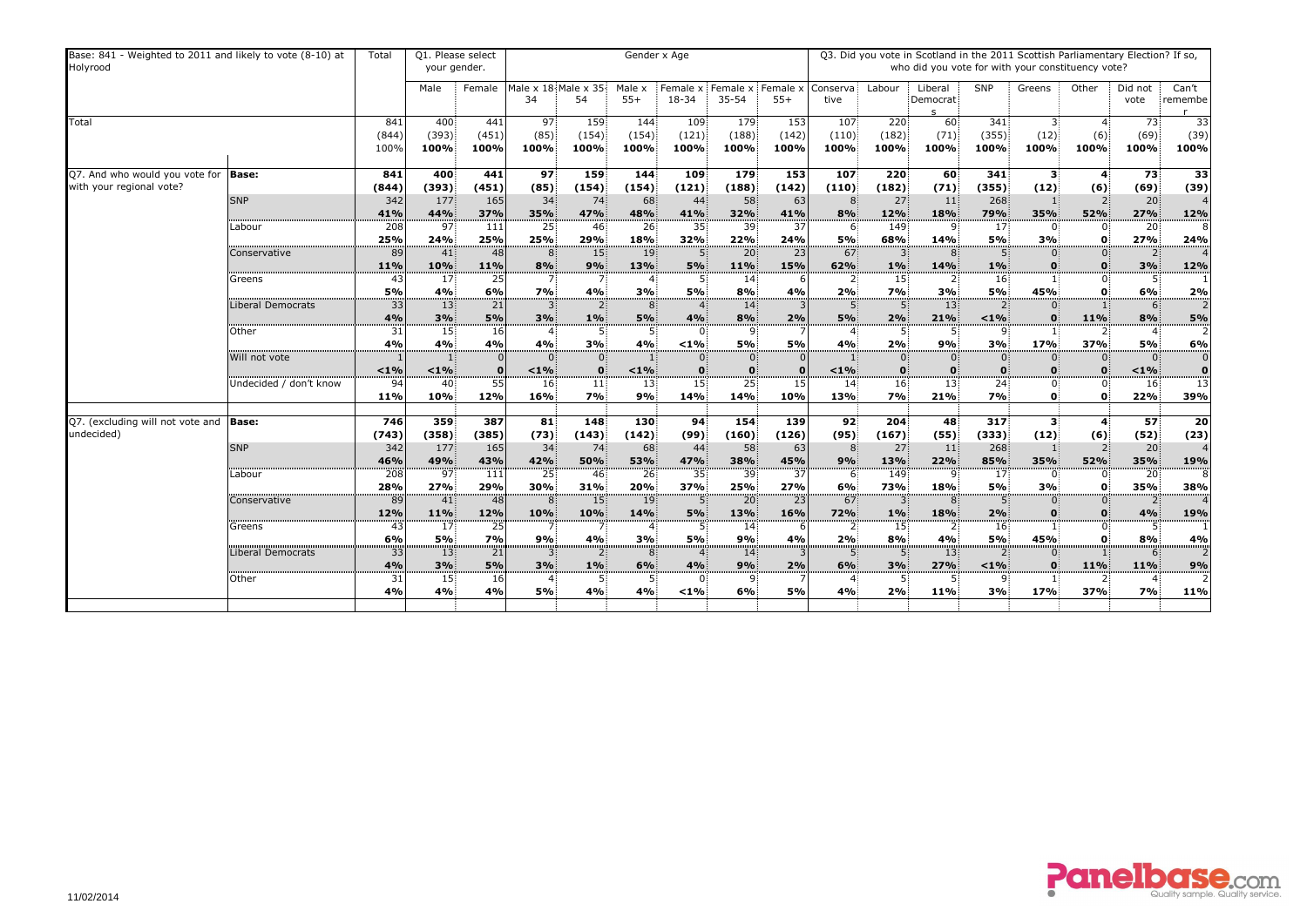| Base: 885 - Weighted to 2011 and likely to vote in<br>referendum                                                                                                                                                                                                                                                                                      |                                             | Total                                                  | Q1. Please select<br>your gender.                     |                                                       |                                                                          |                                                                 |                                                     | Gender x Age                                                        |                                                          |                                                     |                                                     |                                                      | Q3. Did you vote in Scotland in the 2011 Scottish Parliamentary Election? If so, who<br>did you vote for with your constituency vote? |                                                                             |                                                   |                                      |                                                   |                                                                        |
|-------------------------------------------------------------------------------------------------------------------------------------------------------------------------------------------------------------------------------------------------------------------------------------------------------------------------------------------------------|---------------------------------------------|--------------------------------------------------------|-------------------------------------------------------|-------------------------------------------------------|--------------------------------------------------------------------------|-----------------------------------------------------------------|-----------------------------------------------------|---------------------------------------------------------------------|----------------------------------------------------------|-----------------------------------------------------|-----------------------------------------------------|------------------------------------------------------|---------------------------------------------------------------------------------------------------------------------------------------|-----------------------------------------------------------------------------|---------------------------------------------------|--------------------------------------|---------------------------------------------------|------------------------------------------------------------------------|
|                                                                                                                                                                                                                                                                                                                                                       |                                             |                                                        | Male                                                  | Female                                                | Male x 18 Male x 35<br>34                                                | 54                                                              | Male x<br>$55+$                                     | Female x<br>18-34                                                   | Female x<br>$35 - 54$                                    | Female x<br>$55+$                                   | Conservat<br>ive                                    | Labour                                               | Liberal<br>Democrat                                                                                                                   | <b>SNP</b>                                                                  | Greens                                            | Other                                | Did not<br>vote                                   | Can't<br>remembe                                                       |
| Total                                                                                                                                                                                                                                                                                                                                                 |                                             | 885<br>(888)<br>100%                                   | 422<br>(413)<br>100%                                  | 463<br>(475)<br>100%                                  | 113<br>(97)<br>100%                                                      | 165<br>(160)<br>100%                                            | 145<br>(156)<br>100%                                | 122<br>(137)<br>100%                                                | 184<br>(193)<br>100%                                     | 156<br>(145)<br>100%                                | 107<br>(111)<br>100%                                | 231<br>(189)<br>100%                                 | 62<br>(73)<br>100%                                                                                                                    | 348<br>(367)<br>100%                                                        | (14)<br>100%                                      | (6)<br>100%                          | 95<br>(90)<br>100%                                | 33<br>(38)<br>100%                                                     |
| As you may know, the Scottish<br>government intends to hold a<br>referendum next year on<br>Scotland becoming a country<br>independent from the rest of the $\frac{1}{N0}$<br>United Kingdom. The question on<br>the ballot is expected to be as<br>below. How would you vote in<br>this referendum?<br>Should Scotland be an<br>independent country? | <b>Base:</b><br>Yes<br>Undecided            | 885<br>(888)<br>330<br>37%<br>415<br>47%<br>140<br>16% | 422<br>(413)<br>187<br>44%<br>176<br>42%<br>60<br>14% | 463<br>(475)<br>144<br>31%<br>239<br>52%<br>80<br>17% | 113<br>(97)<br>40<br>35%<br>42<br>37%<br>31<br>28%                       | 165<br>(160)<br>86 <sup>3</sup><br>52%<br>65<br>40%<br>14<br>8% | 145<br>(156)<br>61<br>42%<br>69<br>47%<br>15<br>11% | 122<br>(137)<br>37<br>30%<br>61<br>50%<br>$25^{\frac{2}{3}}$<br>20% | 184<br>(193)<br>61<br>33%<br>95<br>52%<br>28<br>15%      | 156<br>(145)<br>46<br>30%<br>83<br>53%<br>27<br>17% | 107<br>(111)<br>6%<br>94<br>88%<br>6%               | 231<br>(189)<br>48<br>21%<br>140<br>61%<br>43<br>18% | 62<br>(73)<br>12%<br>45<br><b>74%</b><br>$\overline{9}$<br>14%                                                                        | 348<br>(367)<br>229<br>66%<br>$60^{\circ}$<br>17%<br>59 <sup>3</sup><br>17% | (14)<br>35%<br>$\overline{2}$<br><b>57%</b><br>9% | (6)<br>52%<br>48%                    | 95<br>(90)<br>28<br>29%<br>53<br>56%<br>15<br>15% | 33<br>(38)<br>8<br>24%<br>17<br>53%<br>8<br>24%                        |
| Q9a. If the referendum was<br>today, and you were standing in<br>the polling booth right now, how Yes<br>would you vote? Should Scotland<br>be an independent country?                                                                                                                                                                                | <b>Base:</b><br><b>No</b><br>Would not vote | 140<br>(139)<br>83<br>59%<br>47<br>34%<br>10<br>7%     | 60<br>(49)<br>42<br>70%<br>14<br>23%<br>7%            | 80<br>(90)<br>42<br>52%<br>33<br>41%<br>7%            | 31<br>(20)<br>21<br>68%<br>$\overline{7}$<br>23%<br>$\overline{3}$<br>9% | 14 <sup>3</sup><br>(15)<br>10<br><b>74%</b><br>15%<br>11%       | 15<br>(14)<br>10<br>68%<br>32%                      | 25<br>(31)<br>13<br>50%<br>12<br>47%<br>3%                          | 28<br>(35)<br>16<br><b>57%</b><br>12 <sub>1</sub><br>43% | 27<br>(24)<br>13<br>48%<br>35%<br>17%               | $\overline{\mathbf{z}}$<br>(5)<br>71%<br>18%<br>11% | 43<br>(34)<br>22<br>52%<br>17<br>40%<br>8%           | $\boldsymbol{9}$<br>(9)<br>49%<br><b>51%</b>                                                                                          | 59<br>(64)<br>39<br>66%<br>15 <sub>1</sub><br><b>25%</b><br>9%              | $\mathbf 0$<br>(3)<br>82%<br>18%                  | $\mathbf{0}$<br>(0)<br>$\Omega$<br>0 | 15 <sub>3</sub><br>(15)<br>q<br>59%<br>41%        | 8<br>(9)<br>$\overline{4}$<br><b>54%</b><br>3<br>43%<br>$\Omega$<br>3% |

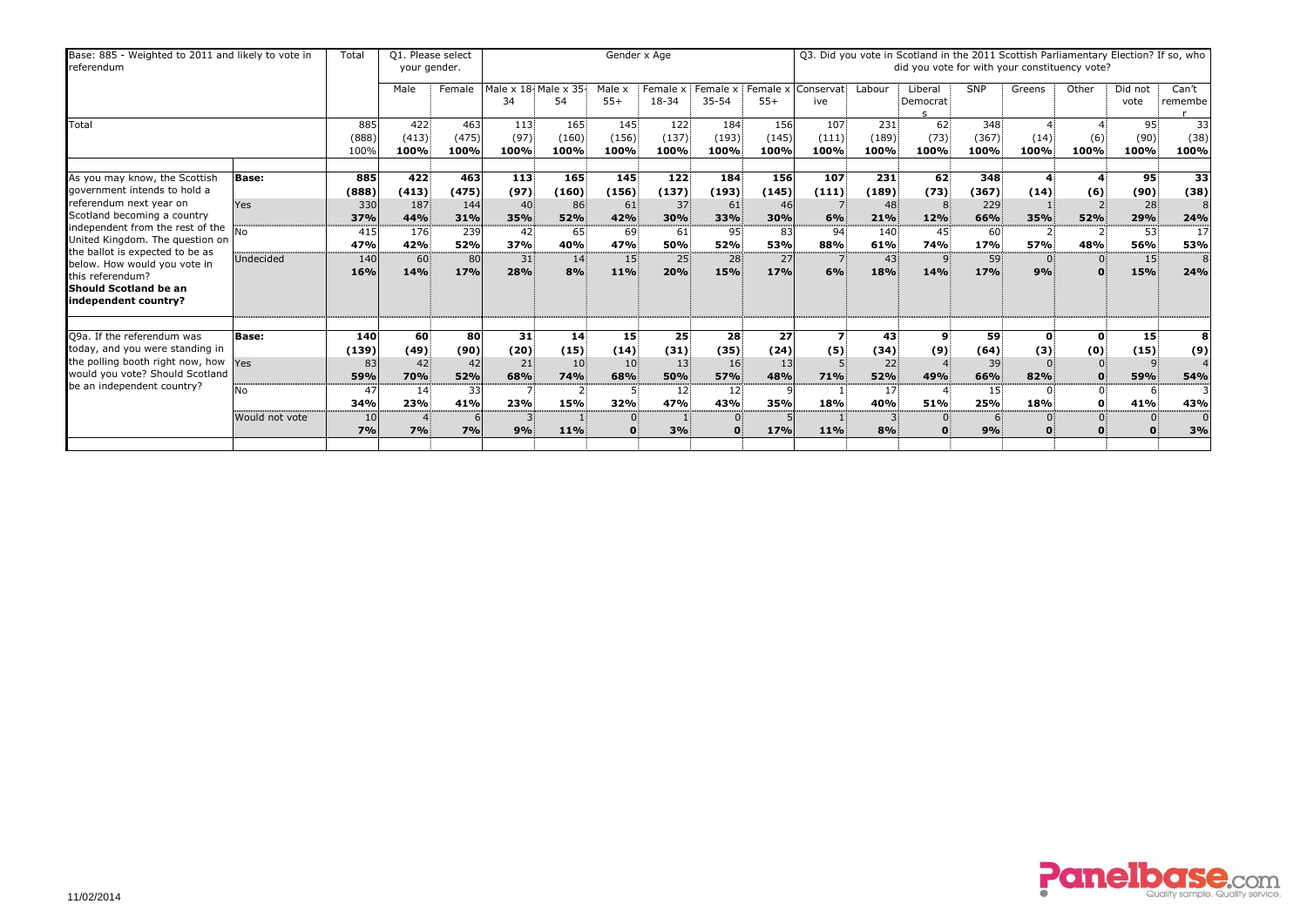| Westminster                                        | Base: 840 - Weighted to 2010 and filtered on likely to vote at | Total         | Q1. Please select your gender. |               |                        |               |                   | Gender x Age  |                               |               |
|----------------------------------------------------|----------------------------------------------------------------|---------------|--------------------------------|---------------|------------------------|---------------|-------------------|---------------|-------------------------------|---------------|
|                                                    |                                                                |               | Male                           | Female        | Male x 18-34           | Male x 35-54  | Male $\times$ 55+ |               | Female x 18-34 Female x 35-54 | Female x 55+  |
| Total                                              |                                                                | 840           | 401                            | 439           | 102                    | 159           | 140               | 107           | 179                           | 153           |
|                                                    |                                                                | (843)<br>100% | (395)<br>100%                  | (448)<br>100% | (85)<br>100%           | (157)<br>100% | (153)<br>100%     | (116)<br>100% | (189)<br>100%                 | (143)<br>100% |
|                                                    |                                                                |               |                                |               |                        |               |                   |               |                               |               |
| Q11a. Voting intention in<br>Westminister election | <b>Base:</b>                                                   | 840<br>(843)  | 401<br>(395)                   | 439<br>(448)  | 102<br>(85)            | 159<br>(157)  | 140<br>(153)      | 107<br>(116)  | 179<br>(189)                  | 153<br>(143)  |
|                                                    | Labour                                                         | 335<br>40%    | 162<br>40%                     | 173<br>39%    | 44<br>43%              | 73<br>46%     | 45<br>32%         | 48<br>45%     | 70<br>39%                     | 56<br>37%     |
|                                                    | <b>SNP</b>                                                     | 197<br>23%    | 107<br>27%                     | 91<br>21%     | 26<br>26%              | 40<br>25%     | -41<br>29%        | 24<br>22%     | 33<br>18%                     | 34<br>22%     |
|                                                    | Conservative                                                   | 115<br>14%    | 57<br>14%                      | 58<br>13%     | 9%                     | 26<br>16%     | 23<br>16%         | 7%            | 22<br>12%                     | 29<br>19%     |
|                                                    | Liberal Democrats                                              | 51<br>6%      | 23<br>6%                       | 28<br>6%      | 10 <sup>1</sup><br>10% | < 1%          | 12<br>9%          | 6%            | 13<br><b>7%</b>               | 5%            |
|                                                    | Greens                                                         | 21<br>2%      | 8<br>2%                        | 13<br>3%      | 1%                     | 3%            | 1%                | 3%            | 4%                            | 2%            |
|                                                    | Other                                                          | 26<br>3%      | 13<br>3%                       | 13<br>3%      | < 1%                   | 3%            | 6%                | < 1%          | $1\%$                         | 11<br>7%      |
|                                                    | Will not vote                                                  | $\mathbf 0$   | 0<br>0                         |               |                        | $\mathbf 0$   | $\Omega$          |               |                               |               |
|                                                    | Undecided / don't know                                         | 94<br>11%     | 31<br>8%                       | 63<br>14%     | 11<br>11%              | 11<br>7%      | 9<br>7%           | 18<br>17%     | 33<br>19%                     | 12<br>8%      |
|                                                    |                                                                |               |                                |               |                        |               |                   |               |                               |               |

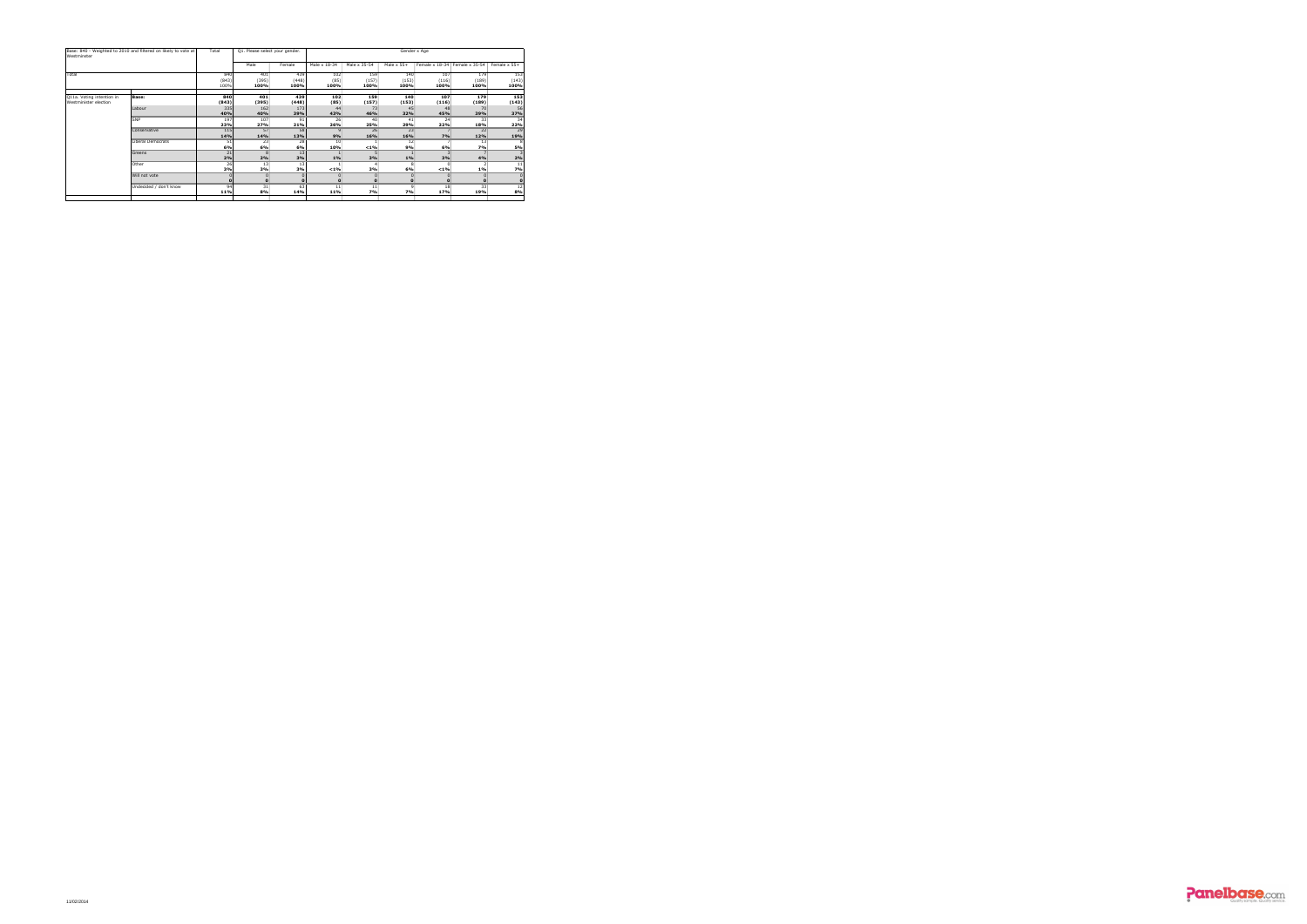| Westminster               | Base: 840 - Weighted to 2010 and filtered on likely to vote at | Total | Q1. Please select your gender. |        |              |                 |                   | Gender x Age                  |                  |              |              |                 |                      |            |        |       | Q3. Did you vote in Scotland in the 2011 Scottish Parliamentary Election? If so, who did you vote for with your constituency vote? |            |
|---------------------------|----------------------------------------------------------------|-------|--------------------------------|--------|--------------|-----------------|-------------------|-------------------------------|------------------|--------------|--------------|-----------------|----------------------|------------|--------|-------|------------------------------------------------------------------------------------------------------------------------------------|------------|
|                           |                                                                |       | Male                           | Female | Male x 18-34 | Male x 35-54    | Male $\times$ 55+ | Female x 18-34 Female x 35-54 |                  | Female x 55+ | Conservative | Labour          | Liberal<br>Democrats | <b>SNP</b> | Greens | Other | Did not vote   Can't remember                                                                                                      |            |
| Total                     |                                                                | 840   | 401                            | 439    | 102          | 159             | 140               | 107                           | 179              | 153          | 106          | 248             | 871                  | 273        |        |       |                                                                                                                                    | -32        |
|                           |                                                                | (843) | (395)                          | (448)  | (85)         | (157)           | (153)             | (116)                         | (189)            | (143)        | (112)        | (190)           | (69)                 | (350)      | (11)   |       | (68)                                                                                                                               | (37)       |
|                           |                                                                | 100%  | 100%                           | 100%   | 100%         | 100%            | 100%              | 100%                          | 100%             | 100%         | 100%         | 100%            | 100%                 | 100%       | 100%   | 100%  | 100%                                                                                                                               | 100%       |
| Q11a. Voting intention in | Base:                                                          | 840   | 401                            | 439    | 102          | 159             | 140               | 107                           | 179              | 153          | 106          | 248             | 87                   | 273        |        |       | 77                                                                                                                                 | 32         |
| Westminister election     |                                                                | (843) | (395)                          | (448)  | (85)         | (157)           | (153)             | (116)                         | (189)            | (143)        | (112)        | (190)           | (69)                 | (350)      | (11)   | (6)   | (68)                                                                                                                               | (37)       |
|                           | Labour                                                         | 335   | 162                            | 173    |              | 73              |                   |                               |                  |              |              | 208             | 18                   |            |        |       |                                                                                                                                    |            |
|                           |                                                                | 40%   | 40%                            | 39%    | 43%          | 46%             | 32%               | 45%                           | 39%              | 37%          | 9%           | 84%             | 21%                  | 21%        |        |       | 41%                                                                                                                                | <b>29%</b> |
|                           | <b>SNP</b>                                                     | 197   | 107                            |        | 26           | 40 <sup>1</sup> | 41                | 24                            | -33 <sup>1</sup> |              |              | 13 <sup>1</sup> |                      | 159        |        |       | 11                                                                                                                                 |            |
|                           |                                                                | 23%   | 27%                            | 21%    | 26%          | 25%             | 29%               | 22%                           | 18%              | 22%          | <b>5%</b>    | 5%              | 4%                   | 58%        | 11%    | 34%   | 15%                                                                                                                                | 6%         |
|                           | Conservative                                                   | 115   | 57                             | .58    |              | 26              | 23                |                               | 22               |              |              |                 | 18 <sup>1</sup>      | 13         |        |       |                                                                                                                                    |            |
|                           |                                                                | 14%   | 14%                            | 13%    | 9%           | 16%             | 16%               | 7%                            | 12%              | 19%          | 67%          | 2%              | 21%                  | 5%         |        |       | 5%                                                                                                                                 | 9%         |
|                           | Liberal Democrats                                              |       | 23                             |        | 10           |                 | 12                |                               |                  |              |              |                 | 25                   |            |        |       |                                                                                                                                    |            |
|                           |                                                                | 6%    | 6%                             | 6%     | 10%          | $< 1\%$         | 9%                | 6%                            | 7%               | <b>5%</b>    | 3%           | $1\%$           | 29%                  | 3%         |        | 40%   | 11%                                                                                                                                | 2%         |
|                           | Greens                                                         | 21    |                                |        |              |                 |                   |                               |                  |              |              |                 |                      |            |        |       |                                                                                                                                    |            |
|                           |                                                                | 2%    | 2%                             |        | $1\%$        | 3%              | $1\%$             | 3%                            | 4%               | 2%           | 2%           | $1\%$           | 2%                   | $< 1\%$    | 74%    |       | 5%                                                                                                                                 | 2%         |
|                           | Other                                                          | 26    |                                |        |              |                 |                   |                               |                  |              |              |                 |                      |            |        |       |                                                                                                                                    |            |
|                           |                                                                | 3%    | 3%                             | 3%     | $< 1\%$      | 3%              | 6%                | $< 1\%$                       | $1\%$            | 7%           | 4%           | 3%              | 1%                   | 2%         | 14%    | 27%   | 5%                                                                                                                                 | 7%         |
|                           | Will not vote                                                  |       |                                |        |              |                 |                   |                               |                  |              |              |                 |                      |            |        |       |                                                                                                                                    |            |
|                           |                                                                |       |                                |        |              |                 |                   |                               |                  |              |              |                 |                      |            |        |       |                                                                                                                                    |            |
|                           | Undecided / don't know                                         | 94    | 21                             |        |              |                 |                   | 18                            | 33               |              |              |                 |                      | 29         |        |       |                                                                                                                                    |            |
|                           |                                                                | 11%   | 8%                             | 14%    | 11%          | 7%              | 7%                | 17%                           | 19%              | 8%           | 9%           | 3%              | 22%                  | 11%        |        |       | 18%                                                                                                                                | 43%        |

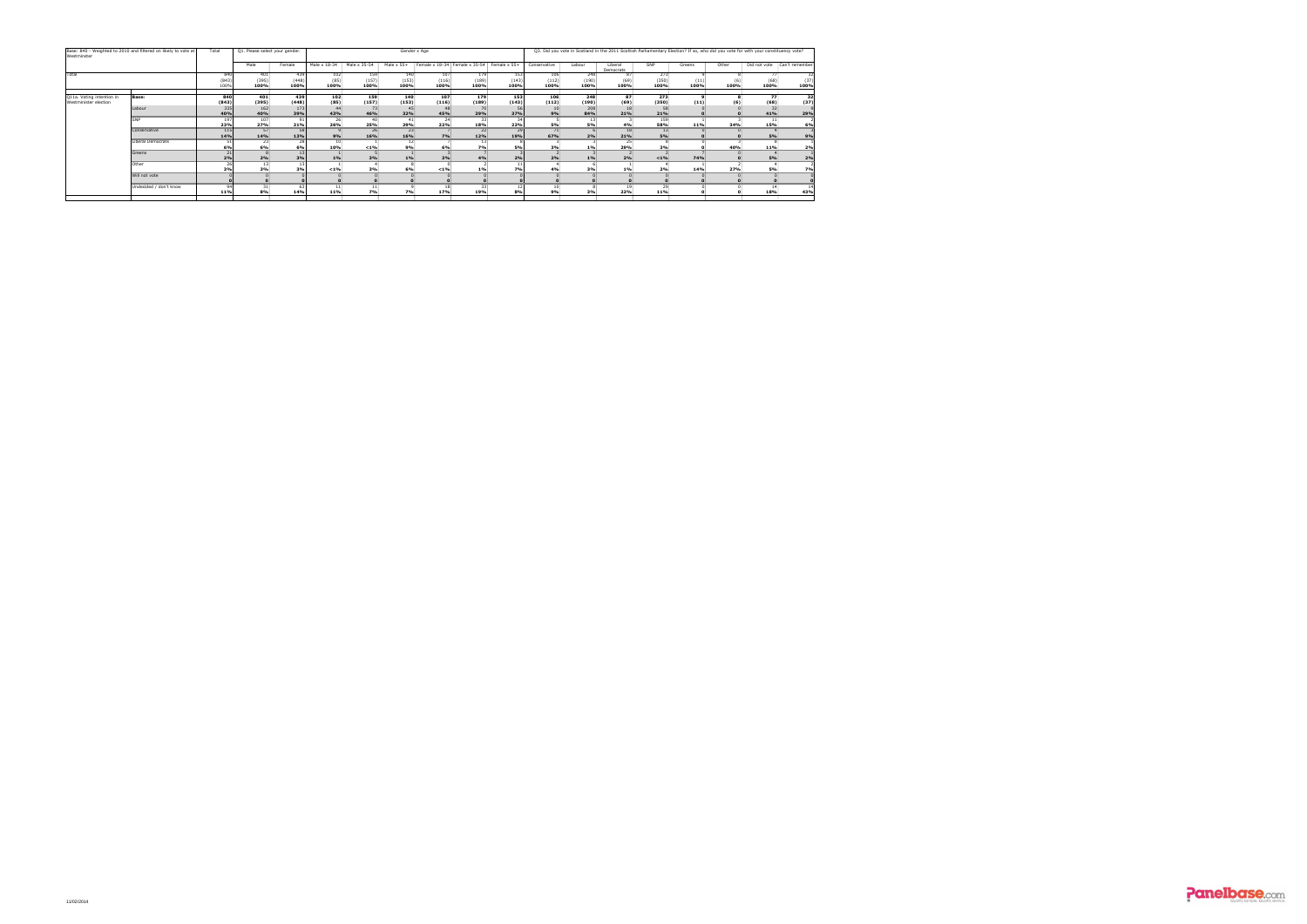| Westminster                          | Base: 840 - Weighted to 2010 and filtered on likely to vote at | Total | Q1. Please select your gender. |        |              |              |                   | Gender x Age |                               |              |
|--------------------------------------|----------------------------------------------------------------|-------|--------------------------------|--------|--------------|--------------|-------------------|--------------|-------------------------------|--------------|
|                                      |                                                                |       | Male                           | Female | Male x 18-34 | Male x 35-54 | Male $\times$ 55+ |              | Female x 18-34 Female x 35-54 | Female x 55+ |
| Total                                |                                                                | 840   | 401                            | 439    | 102          | 159          | 140               | 107          | 179                           | 153          |
|                                      |                                                                | (843) | (395)                          | (448)  | (85)         | (157)        | (153)             | (116)        | (189)                         | (143)        |
|                                      |                                                                | 100%  | 100%                           | 100%   | 100%         | 100%         | 100%              | 100%         | 100%                          | 100%         |
| Q11a. (excluding will not vote Base: |                                                                | 746   | 370                            | 376    | 91           | 148          | 131               | 89           | 146                           | 141          |
| and undecided)                       |                                                                | (746) | (366)                          | (380)  | (74)         | (147)        | (145)             | (95)         | (156)                         | (129)        |
|                                      | Labour                                                         | 335   | 162                            | 173    | 44           | 73           | 45                | 48           | 70                            | 56           |
|                                      |                                                                | 45%   | 44%                            | 46%    | 48%          | 49%          | 35%               | 54%          | 48%                           | 40%          |
|                                      | <b>SNP</b>                                                     | 197   | 107                            | 91     | 26           | 40           | 41                | 24           | 33                            | 34           |
|                                      |                                                                | 26%   | 29%                            | 24%    | 29%          | 27%          | 31%               | 27%          | 22%                           | 24%          |
|                                      | Conservative                                                   | 115   | 57                             | 58     | 9            | 26           | 23                |              | 22                            | 29           |
|                                      |                                                                | 15%   | 15%                            | 15%    | 10%          | 17%          | 17%               | 8%           | 15%                           | 20%          |
|                                      | Liberal Democrats                                              | 51    | 23                             | 28     | 10           |              | 12                |              | 13                            |              |
|                                      |                                                                | 7%    | 6%                             | 7%     | <b>11%</b>   | $< 1\%$      | 9%                | 7%           | 9%                            | 6%           |
|                                      | Greens                                                         | 21    | 8                              | 13     |              |              |                   |              |                               |              |
|                                      |                                                                | 3%    | 2%                             | 3%     | 1%           | 4%           | $1\%$             | 4%           | 5%                            | 2%           |
|                                      | Other                                                          | 26    | 13                             | 13     |              |              | 8                 | 0:           |                               | 11           |
|                                      |                                                                | 3%    | 4%                             | 3%     | < 1%         | 3%           | 6%                | $< 1\%$      | $1\%$                         | 7%           |
| Q11b. Effect of the coalition        | <b>Base:</b>                                                   | 840   | 401                            | 439    | 102          | 159          | 140               | 107          | 179                           | 153          |
| government on intention to           |                                                                | (843) | (395)                          | (448)  | (85)         | (157)        | (153)             | (116)        | (189)                         | (143)        |
| vote Lib Dem                         | 5 - Much more likely to vote                                   | 20    | 12                             |        |              |              |                   |              |                               |              |
|                                      | Lib Dem                                                        | 2%    | 3%                             | 2%     | 4%           | 3%           | 3%                | 2%           | $1\%$                         | $2\%$        |
|                                      | 4 - Slightly more likely to vote                               | 37    | 13                             | 24     |              |              |                   | 10           | 8                             |              |
|                                      | Lib Dem                                                        | 4%    | 3%                             | 5%     | <b>5%</b>    | 3%           | 3%                | 10%          | 5%                            | 4%           |
|                                      | 3 - Makes no difference                                        | 329   | 147                            | 183    | 40           | 55           | 52                | 33           | 78                            | 71           |
|                                      |                                                                | 39%   | 37%                            | 42%    | 39%          | 34%          | 37%               | 31%          | 44%                           | 46%          |
|                                      | 2 - Slightly less likely to vote                               | 124   | 57                             | 67     | 21           | 28           |                   | 23           | 33                            | 11           |
|                                      | Lib Dem                                                        | 15%   | 14%                            | 15%    | 21%          | 18%          | <b>5%</b>         | 22%          | 18%                           | 7%           |
|                                      | 1 - Much less likely to vote Lib                               | 329   | 171                            | 158    | 31           | 67           | 73                | 38           | 57                            | 63           |
|                                      | Dem                                                            | 39%   | 43%                            | 36%    | 31%          | 42%          | 52%               | 36%          | 32%                           | 41%          |
|                                      |                                                                |       |                                |        |              |              |                   |              |                               |              |

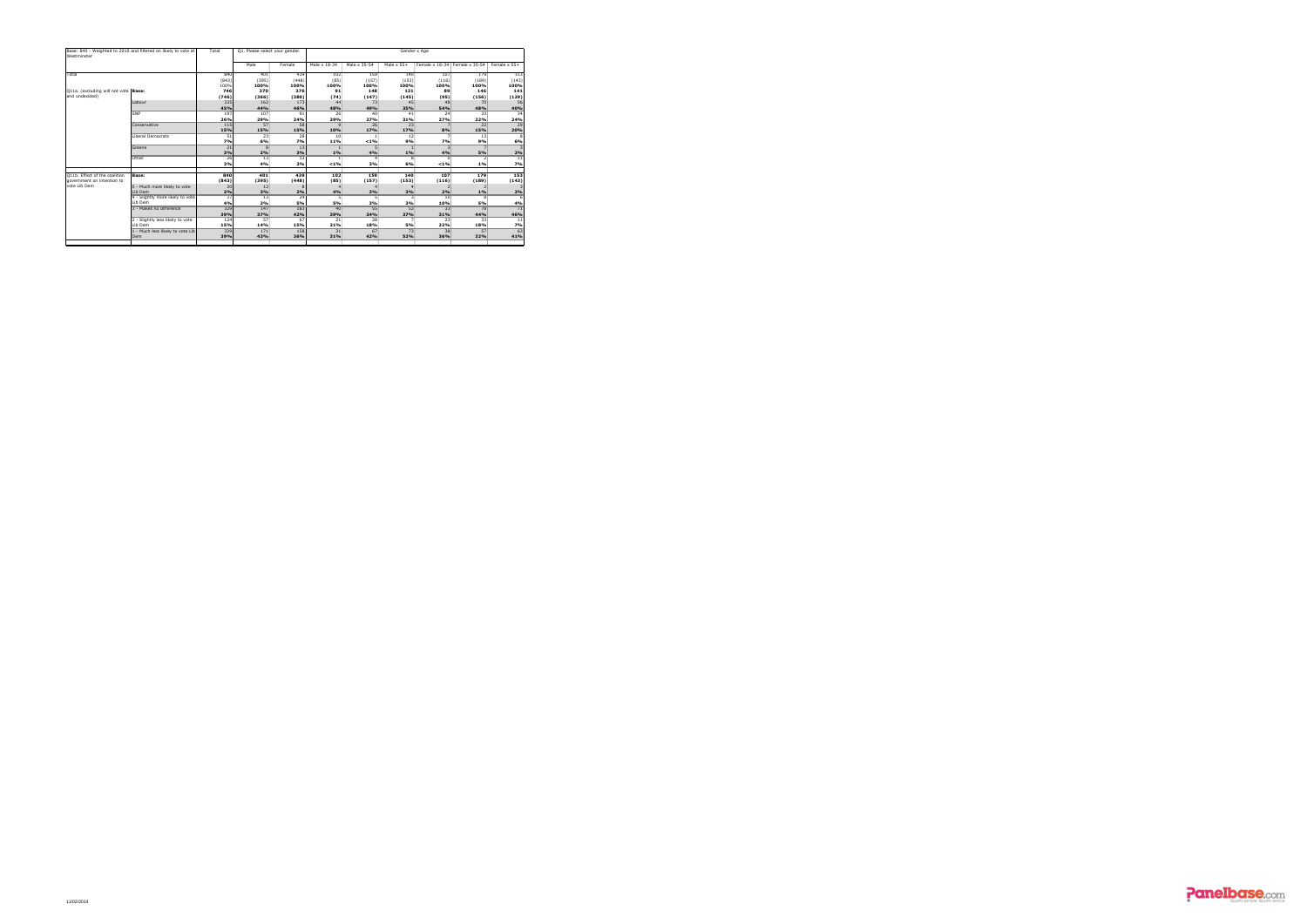| Westminster                          | Base: 840 - Weighted to 2010 and filtered on likely to vote at | Total    | Q1. Please select your gender. |        |              |                 |                   | Gender x Age |                               |              |                 |                 |                      |                 |           |       | Q3. Did you vote in Scotland in the 2011 Scottish Parliamentary Election? If so, who did you vote for with your constituency vote? |                 |
|--------------------------------------|----------------------------------------------------------------|----------|--------------------------------|--------|--------------|-----------------|-------------------|--------------|-------------------------------|--------------|-----------------|-----------------|----------------------|-----------------|-----------|-------|------------------------------------------------------------------------------------------------------------------------------------|-----------------|
|                                      |                                                                |          | Male                           | Female | Male x 18-34 | Male x 35-54    | Male $\times$ 55+ |              | Female x 18-34 Female x 35-54 | Female x 55+ | Conservative    | Labour          | Liberal<br>Democrats | SNP             | Greens    | Other | Did not vote                                                                                                                       | Can't remember  |
| Total                                |                                                                | 840      | 401                            | 439    | 102          | 159             | 140               | 107          | 179                           | 153          | 106             | 248             | 87.                  | 273             |           |       |                                                                                                                                    | 32              |
|                                      |                                                                | (843)    | (395)                          | (448)  | (85)         | (157)           | (153)             | (116)        | (189)                         | (143)        | (112)           | (190)           | (69)                 | (350)           | (11)      |       | (68)                                                                                                                               | (37)            |
|                                      |                                                                | 100%     | 100%                           | 100%   | 100%         | 100%            | 100%              | 100%         | 100%                          | 100%         | 100%            | 100%            | 100%                 | 100%            | 100%      | 100%  | 100%                                                                                                                               | 100%            |
| Q11a. (excluding will not vote Base: |                                                                | 746      | 370                            | 376    | 91           | 148             | 131               | 89           | 146                           | 141          | 96              | 239             | 68                   | 244             |           |       | 63                                                                                                                                 | 18              |
| and undecided)                       |                                                                | (746)    | (366)                          | (380)  | (74)         | (147)           | (145)             | (95)         | (156)                         | (129)        | (101)           | (181)           | (54)                 | (316)           | (11)      |       | (57)                                                                                                                               | (20)            |
|                                      | Labour                                                         | 335      | 162                            | 173    | 44           | 73              | 45                |              | 70                            |              |                 | 208             | 18                   | 58              |           |       |                                                                                                                                    |                 |
|                                      |                                                                | 45%      | 44%                            | 46%    | 48%          | 49%             | 35%               | 54%          | 48%                           | 40%          | 10%             | 87%             | 27%                  | 24%             |           |       | 51%                                                                                                                                | <b>52%</b>      |
|                                      | <b>SNP</b>                                                     | 197      | 107                            | -91    | 26           | -40             | 41!               | 24           | 33                            | -34          |                 | 13              |                      | 159             |           |       | 11                                                                                                                                 |                 |
|                                      |                                                                | 26%      | 29%                            | 24%    | 29%          | 27%             | 31%               | 27%          | 22%                           | 24%          | 6%              | 5%              | 5%                   | 65%             | 11%       | 34%   | 18%                                                                                                                                | <b>11%</b>      |
|                                      | Conservative                                                   | 115      | 57                             | 58     |              | 26              | 23                |              | 22                            | 29           | 71              |                 | 18                   | 13              |           |       |                                                                                                                                    |                 |
|                                      |                                                                | 15%      | 15%                            | 15%    | 10%          | 17%             | 17%               | 8%           | 15%                           | 20%          | 74%             | 3%              | 27%                  | 5%              |           |       | 6%                                                                                                                                 | <b>16%</b>      |
|                                      | Liberal Democrats                                              | 51       | 23                             | 28     | 10           |                 | 12                |              | 13                            |              |                 |                 | 25                   |                 |           |       |                                                                                                                                    |                 |
|                                      |                                                                | 7%       | 6%                             | 7%     | 11%          | $< 1\%$         | 9%                | 7%           | 9%                            | 6%           | 3%              | $1\%$           | 37%                  | 3%              |           | 40%   | 13%                                                                                                                                | 4%              |
|                                      | Greens                                                         | 21<br>3% |                                | 13     | 1%           | <b>4%</b>       |                   | 4%           | 5%                            | 2%           | 3%              | $1\%$           | 3%                   | $< 1\%$         | 74%       |       |                                                                                                                                    |                 |
|                                      |                                                                |          | 2%                             | 3%     |              |                 | $1\%$             |              |                               |              |                 |                 |                      |                 |           |       | 6%                                                                                                                                 | 4%              |
|                                      | Other                                                          | 26<br>3% | 13<br>4%                       | 3%     | $< 1\%$      | 3%              | 6%                | $< 1\%$      | 1%                            | 7%           | 5%              | 3%              | 2%                   | 2%              | 14%       | 27%   | 6%                                                                                                                                 | 13%             |
|                                      |                                                                |          |                                |        |              |                 |                   |              |                               |              |                 |                 |                      |                 |           |       |                                                                                                                                    |                 |
| Q11b. Effect of the coalition        | Base:                                                          | 840      | 401                            | 439    | 102          | 159             | 140               | 107          | 179                           | 153          | 106             | 248             | 87                   | 273             |           |       | 77                                                                                                                                 | 32              |
| government on intention to           |                                                                | (843)    | (395)                          | (448)  | (85)         | (157)           | (153)             | (116)        | (189)                         | (143)        | (112)           | (190)           | (69)                 | (350)           | (11)      |       | (68)                                                                                                                               | (37)            |
| vote Lib Dem                         | 5 - Much more likely to vote                                   | 20       | 12 <sub>1</sub>                |        |              |                 |                   |              |                               |              |                 |                 |                      |                 |           |       |                                                                                                                                    |                 |
|                                      | Lib Dem                                                        | 2%       | 3%                             | 2%     | 4%           | 3%              | 3%                | 2%           | $1\%$                         | 2%           | 9%              | $< 1\%$         | 8%                   | $< 1\%$         |           |       | 1%                                                                                                                                 |                 |
|                                      | - Slightly more likely to vote                                 | 37       | 13                             | 24     |              |                 |                   | 10           |                               |              |                 |                 |                      |                 |           |       |                                                                                                                                    |                 |
|                                      | Lib Dem                                                        | 4%       | 3%                             | 5%     | 5%           | 3%              | 3%                | 10%          | 5%                            | <b>4%</b>    | 7%              | 3%              | 5%                   | 2%              | 23%       | 40%   | 4%                                                                                                                                 | <b>13%</b>      |
|                                      | - Makes no difference                                          | 329      | $\overline{147}$               | 183    | 40           | $\overline{55}$ | $\overline{52}$   | 33           | 78                            | 71           | 66              | 90              | $\overline{36}$      | $\overline{96}$ |           |       | 28                                                                                                                                 | $\overline{12}$ |
|                                      |                                                                | 39%      | 37%                            | 42%    | 39%          | 34%             | 37%               | 31%          | 44%                           | 46%          | 62%             | 36%             | 42%                  | 35%             | 14%       |       | 36%                                                                                                                                | 38%             |
|                                      | - Slightly less likely to vote                                 | 124      | 57                             | 67     | 21           | 28 <sup>1</sup> |                   | 23           | 33                            |              | 10 <sub>1</sub> | 38 <sup>1</sup> | 20 <sup>1</sup>      | 32              |           |       | 17 <sup>1</sup>                                                                                                                    |                 |
|                                      | Lib Dem                                                        | 15%      | 14%                            | 15%    | 21%          | 18%             | 5%                | 22%          | 18%                           | 7%           | 9%              | 15%             | 23%                  | 12%             | <b>7%</b> | 18%   | 22%                                                                                                                                | <b>11%</b>      |
|                                      | - Much less likely to vote Lib                                 | 329      | 171                            | 158    | 31           | 67              | 73                | 38           | 57                            | 63           | 13 <sup>1</sup> | 110             | 19                   | 139             |           |       | 28 <sup>1</sup>                                                                                                                    | 12              |
|                                      | Dem                                                            | 39%      | 43%                            | 36%    | 31%          | 42%             | 52%               | 36%          | 32%                           | 41%          | 12%             | 44%             | 22%                  | 51%             | 56%       | 43%   | 36%                                                                                                                                | 37%             |

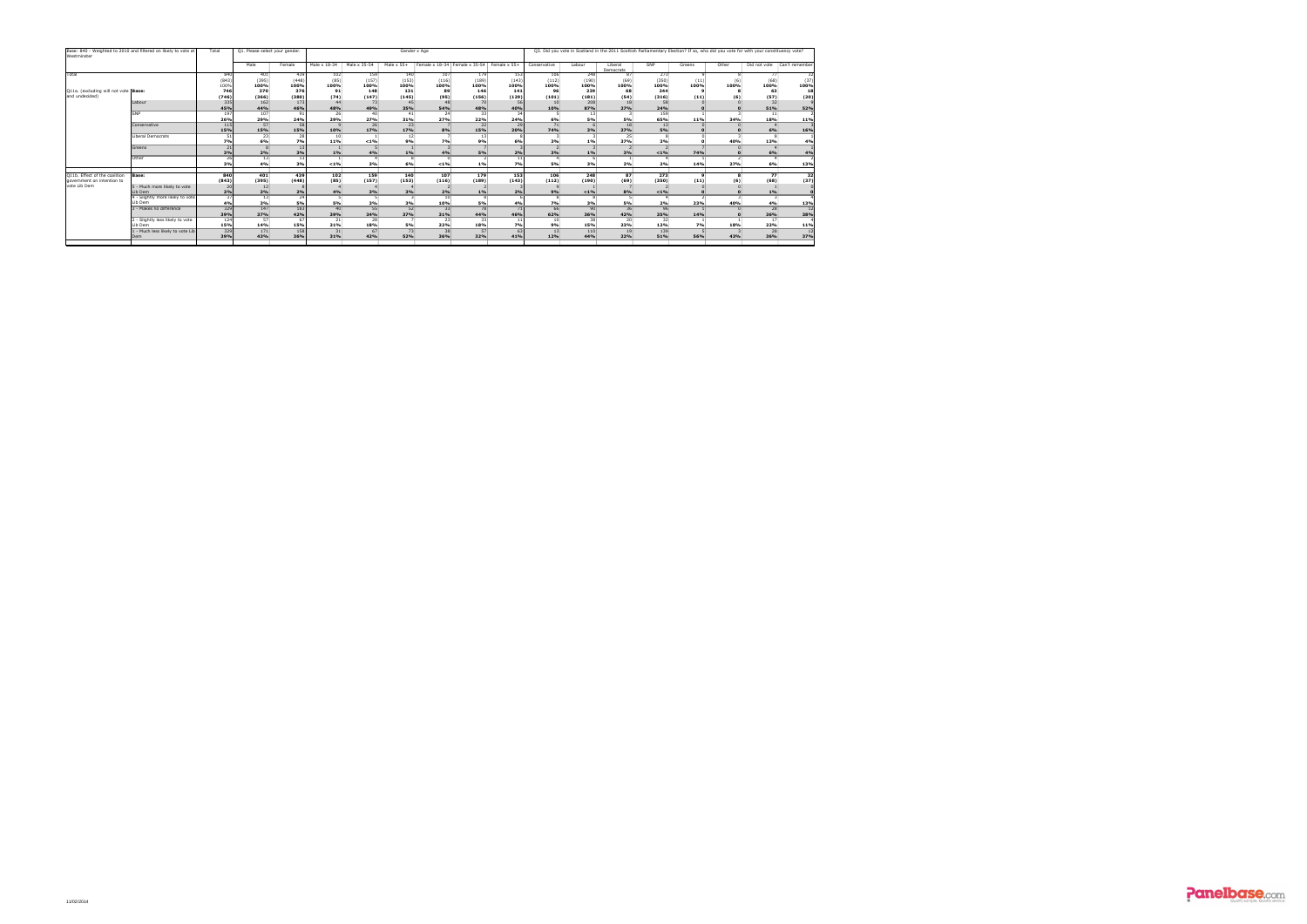| Base: 886 - Weighted to 2010 and likely to vote in<br>referendum - demonstration purposes only                                                                                                                                                                                                                                                                      |                                             | Total                                                  | Q1. Please select your gender.                               |                                                            |                                                    |                                                     |                                                            | Gender x Age                                         |                                                                 |                                                                               |
|---------------------------------------------------------------------------------------------------------------------------------------------------------------------------------------------------------------------------------------------------------------------------------------------------------------------------------------------------------------------|---------------------------------------------|--------------------------------------------------------|--------------------------------------------------------------|------------------------------------------------------------|----------------------------------------------------|-----------------------------------------------------|------------------------------------------------------------|------------------------------------------------------|-----------------------------------------------------------------|-------------------------------------------------------------------------------|
|                                                                                                                                                                                                                                                                                                                                                                     |                                             |                                                        | Male                                                         | Female                                                     | Male x 18-34                                       | Male x 35-54                                        | Male $\times$ 55+                                          |                                                      | Female x 18-34 Female x 35-54                                   | Female x 55+                                                                  |
| Total                                                                                                                                                                                                                                                                                                                                                               |                                             | 886<br>(888)<br>100%                                   | 424<br>(413)<br>100%                                         | 462<br>(475)<br>100%                                       | 118<br>(97)<br>100%                                | 163<br>(160)<br>100%                                | 144<br>(156)<br>100%                                       | 123<br>(137)<br>100%                                 | 184<br>(193)<br>100%                                            | 155<br>(145)<br>100%                                                          |
| As you may know, the<br>Scottish government intends<br>to hold a referendum next<br>year on Scotland becoming a<br>country independent from the $\overline{N_{0}}$<br>rest of the United Kingdom.<br>The question on the ballot is<br>expected to be as below. How<br>would you vote in this<br>referendum?<br><b>Should Scotland be an</b><br>independent country? | <b>Base:</b><br>Yes<br>Undecided            | 886<br>(888)<br>275<br>31%<br>467<br>53%<br>143<br>16% | 424<br>(413)<br>157<br>37%<br>206<br>49%<br>60<br>14%        | 462<br>(475)<br>118<br>26%<br>261<br>56%<br>83<br>18%      | 118<br>(97)<br>39<br>33%<br>51<br>44%<br>27<br>23% | 163<br>(160)<br>72<br>44%<br>77i<br>47%<br>14<br>9% | 144<br>(156)<br>47<br>33%<br>78<br><b>54%</b><br>19<br>13% | 123<br>(137)<br>32<br>26%<br>66<br>54%<br>24<br>20%  | 184<br>(193)<br>52<br>28%<br>101<br>55%<br>31<br>17%            | 155<br>(145)<br>34<br>22%<br>$\overline{93}$<br>60%<br>$\overline{28}$<br>18% |
| Q9a. Should Scotland be an<br>independent country?                                                                                                                                                                                                                                                                                                                  | <b>Base:</b><br>Yes<br>No<br>Would not vote | 143<br>(139)<br>84<br>59%<br>50<br>35%<br>6%           | 60 <sup>1</sup><br>(49)<br>41<br>68%<br>16<br>27%<br>3<br>5% | 83<br>(90)<br>43<br>52%<br>34<br>41%<br>$\mathsf{h}$<br>7% | 27<br>(20)<br>18<br>67%<br>27%<br>2<br>6%          | 14<br>(15)<br>10<br>70%<br>19%<br>10%               | 19<br>(14)<br>13<br>67%<br>33%<br>0                        | 24<br>(31)<br>13<br>53%<br>$10^{\circ}$<br>42%<br>5% | 31<br>(35)<br>18<br>57%<br>13<br>43%<br>$\Omega$<br>$\mathbf 0$ | 28<br>(24)<br>13<br>45%<br>10<br>37%<br>18%                                   |